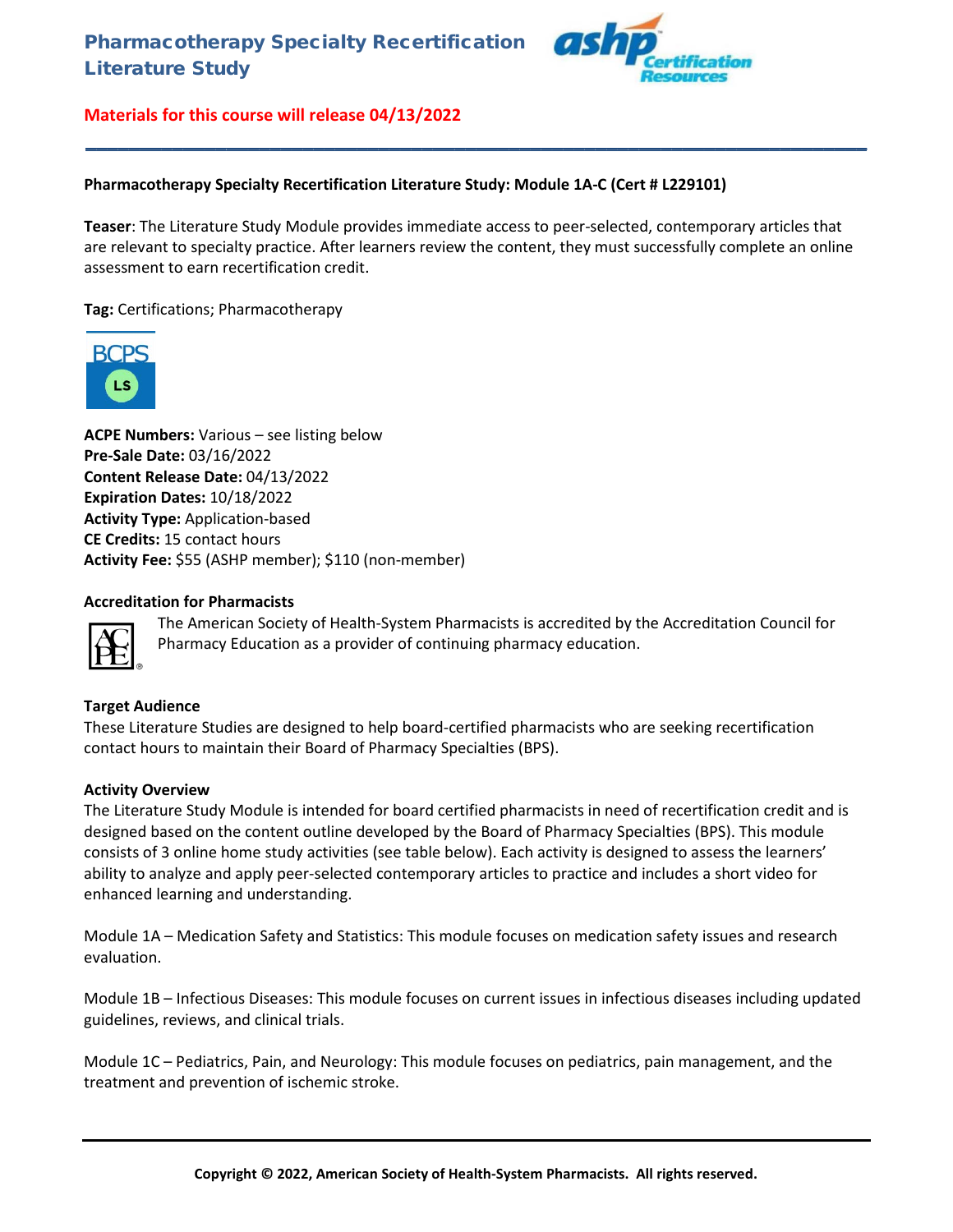

Learners will be required to review the content and complete the associated online assessments. The learner must be able to correctly answer the questions based upon their interpretation of the content, as well as "baseline specialty specific knowledge and/or easily retrievable information." For purposes of this Literature Study, "baseline specialty specific knowledge and/or easily retrievable information" is defined as product labeling and well-established standards of practice in the specialty practice.

**\_\_\_\_\_\_\_\_\_\_\_\_\_\_\_\_\_\_\_\_\_\_\_\_\_\_\_\_\_\_\_\_\_\_\_\_\_\_\_\_\_\_\_\_\_\_\_\_\_\_\_\_\_\_\_\_\_\_\_\_\_\_\_\_\_\_\_\_\_\_\_\_**

These activities are part of the ASHP professional development program for BCPS recertification approved by the BPS.

### **Recertification Credit\***

Board certified pharmacists are eligible to receive up to 15 contact hours of recertification credit for completing this module. To earn recertification credit, learners must review the activity content and successfully complete the online assessments by the deadline. Only completed assessments will be eligible for credit; no partial or incomplete assessments will be processed. You are allowed only one attempt to successfully complete this assessment.

| <b>Learning Activity</b>                                                                          | <b>ACPE Number</b>     | <b>Contact</b><br><b>Hours</b> | <b>Assessment</b><br><b>Pass Point</b> |
|---------------------------------------------------------------------------------------------------|------------------------|--------------------------------|----------------------------------------|
| Pharmacotherapy and Critical Care Literature Study<br>Module 1A: Medication Safety and Statistics | 0204-0000-22-932-H01-P | 5.0                            | <b>TBD</b>                             |
| Pharmacotherapy Literature Study Module 1B:<br><b>Infectious Diseases</b>                         | 0204-0000-22-933-H01-P | 5.0                            | <b>TBD</b>                             |
| Pharmacotherapy Literature Study Module 1C:<br>Pediatrics, Pain, and Neurology                    | 0204-0000-22-934-H01-P | 5.0                            | <b>TBD</b>                             |
| <b>Recertification Assessment Group 1</b>                                                         |                        | 15.0 BPS                       |                                        |

## **Module 1A: Medication Safety and Statistics**

**ACPE Number:** 0204-0000-22-932-H01-P

Owen VS, Rosgen BK, Cherak SJ et al. Adverse events associated with administration of vasopressor medications through a peripheral intravenous catheter: a systematic review and meta-analysis. *Crit Care.* 2021: 25:146. Learning Objectives:

- Describe the systematic review and meta-analysis by Owen and colleagues of studies of the administration of vasopressor medications through a peripheral intravenous (PIV) catheter.
- Develop recommendations for the route of administration of vasopressor medications.

Nazer LH, Brown ART, Awad W. Iatrogenic toxicities in the intensive care unit. *Critical Care Clinics.* 2021; 37 (3): 625 - 641.

Learning Objectives:

- Describe the mechanisms, clinical presentation, diagnosis, and management of iatrogenic toxicities associated with medications commonly used in the intensive care unit (ICU).
- Develop recommendations for the management of iatrogenic toxicities associated with medications commonly used in the intensive care unit (ICU).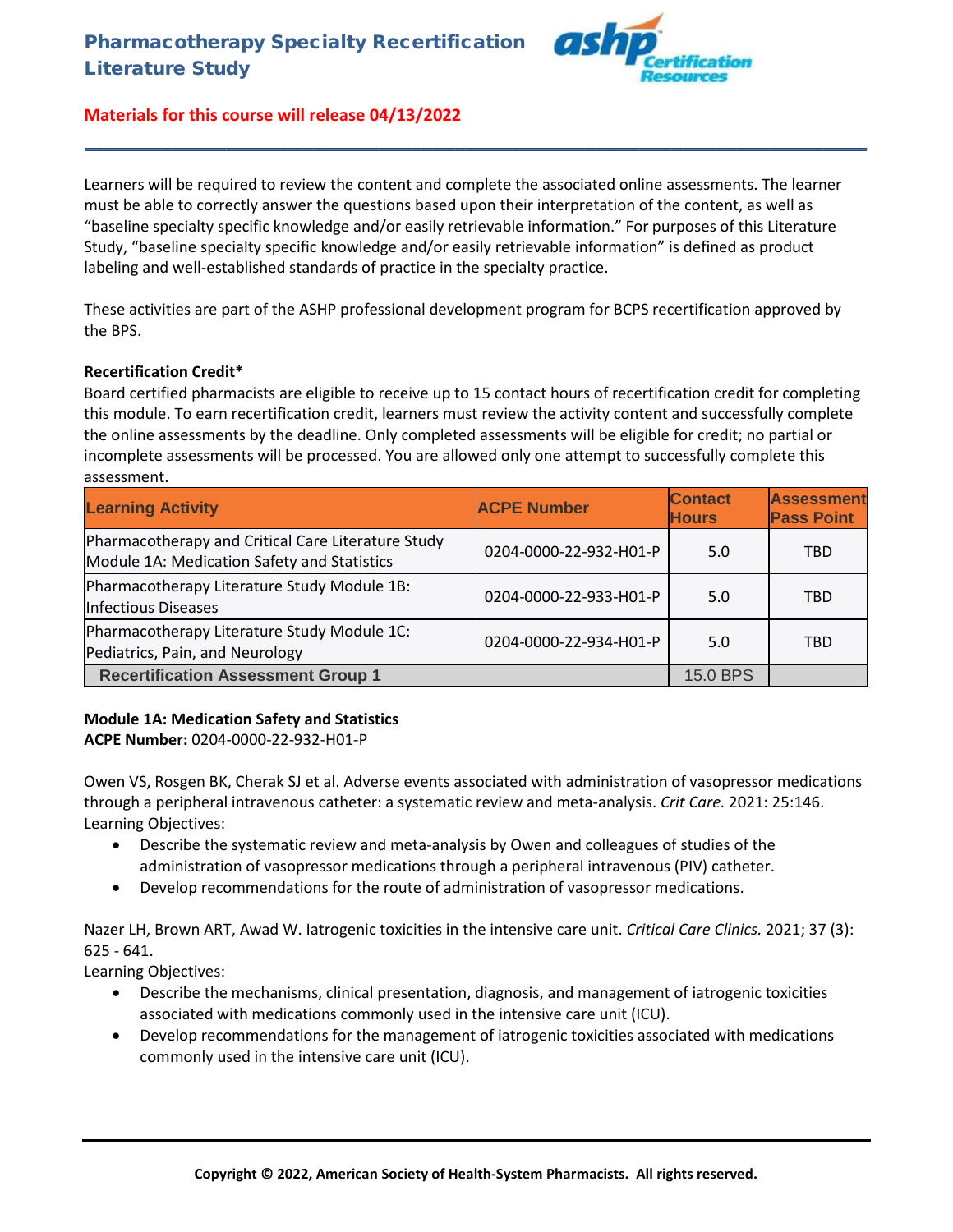

Kane-Gill SL. Nephrotoxin stewardship. Critical Care Clinics 2021; 37: 303-320. Learning Objectives:

- Define nephrotoxin stewardship and describe its goals and the approaches used to achieve them.
- Develop recommendations for nephrotoxin stewardship to improve medication safety, ensure kidney health, and minimize unnecessary costs for medical tests and treatments for critically-ill patients.

**\_\_\_\_\_\_\_\_\_\_\_\_\_\_\_\_\_\_\_\_\_\_\_\_\_\_\_\_\_\_\_\_\_\_\_\_\_\_\_\_\_\_\_\_\_\_\_\_\_\_\_\_\_\_\_\_\_\_\_\_\_\_\_\_\_\_\_\_\_\_\_\_**

Kollef MH, Torres A, Shorr AF et al. Nosocomial infection. *Crit Care Med.* 2021: 49: 169-187. Learning Objectives:

- Describe trends in nosocomial infections (NIs) in the intensive care unit (ICU) setting, the roles of the host-microbiome interaction and antimicrobial resistance, and strategies for the treatment and prevention of these infections.
- Develop recommendations for the management of nosocomial infections (NIs) in patients in the intensive care unit (ICU).

Afanasjeva J, Burk M, Cunningham FF, et al. ASHP Guidelines on Medication-Use Evaluation. *Am J Health Syst Pharm*. 2021; 78(2): 168-175. [https://pubmed.ncbi.nlm.nih.gov/33399190/.](https://pubmed.ncbi.nlm.nih.gov/33399190/) Learning Objectives:

- Describe the 2021 ASHP guidelines on medication-use evaluation (MUE), including goals and objectives, performance improvement methods, indicators suggesting a need for MUE, prioritization of medications and processes for evaluation, typical steps in the process, roles and responsibilities of the interdisciplinary team, and common problems and pitfalls.
- Develop recommendations for medication-use evaluations (MUEs), including goals, methods, roles and responsibilities of team members, indicators of the need for MUE, and common pitfalls.

Gershon AS, et al. Informing healthcare decisions with observational research assessing causal effect: An official American Thoracic Society Research Statement. *Am J Resp and Crit Care Med.* 2020; 203(1): 14-23. Learning Objectives:

- Describe the American Thoracic Society (ATS) research statement on making healthcare decisions and establishing clinical practice guidelines and healthcare policies for critically ill patients based on findings from observational studies of the causal effect of an intervention on outcomes
- Develop recommendations for the use of findings from observational studies of the causal effect of an intervention on outcomes in establishing clinical practice guidelines and healthcare policies and making healthcare decisions for critically ill patients.

Abrams D, Montesi S, Moore SKL et al. Powering bias and clinically important treatment effects in randomized trials of critical illness. *Crit Care Med.* 2020; 48: 1710-1719.

Learning Objectives:

- Describe the study by Abrams and colleagues of powering bias and clinically important treatment effects in multicenter randomized controlled trials (RCTs) of critically ill adults.
- Develop recommendations for the design of multicenter randomized controlled trials (RCTs) of critically ill adults.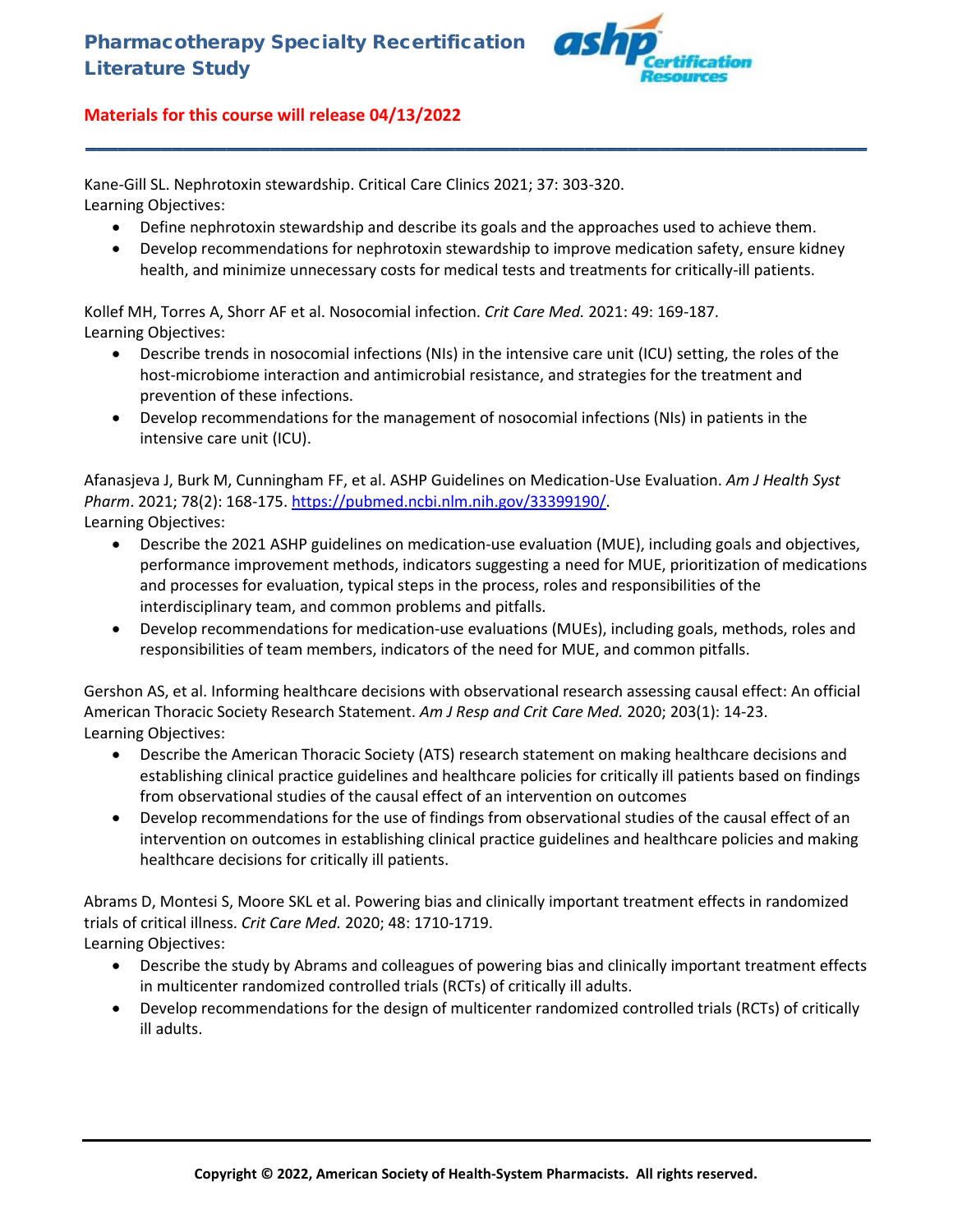

## **Module 1B: Infectious Diseases ACPE Number:** 0204-0000-22-933-H01-P

Johnson S, Lavergne V, Skinner AM, et al. Clinical practice guideline by the Infectious Diseases Society of America (IDSA) and Society for Healthcare Epidemiology of America (SHEA): 2021 focused update guidelines on management of Clostridiodes difficile infection in adults. *Clin Inf Dis.* 2021; 73:e1029-e1044. Learning Objectives:

**\_\_\_\_\_\_\_\_\_\_\_\_\_\_\_\_\_\_\_\_\_\_\_\_\_\_\_\_\_\_\_\_\_\_\_\_\_\_\_\_\_\_\_\_\_\_\_\_\_\_\_\_\_\_\_\_\_\_\_\_\_\_\_\_\_\_\_\_\_\_\_\_**

- Describe the clinical practice guideline with a 2021 focused update from the Infectious Diseases Society of America (IDSA) and Society for Healthcare Epidemiology of America (SHEA) on the management of Clostridioides difficile infection (CDI) in adults.
- Develop recommendations for the management of Clostridioides difficile infection (CDI) in adults based on the 2021 focused update from IDSA and SHEA.

Saag MS. HIV Infection - screening, diagnosis, and treatment. *N Engl J Med.* 2021; 384: 2131-2143. Learning Objectives:

- Describe the screening, diagnosis, and treatment of HIV infection.
- Develop recommendations for the screening, diagnosis, and treatment of HIV infection.

Tamma PD, Aitken SL, Bonomo RA, et al. Infectious Diseases Society of America Guidance on the Treatment of Extended-Spectrum β-lactamase Producing Enterobacterales (ESBL-E), Carbapenem-Resistant Enterobacterales (CRE), and Pseudomonas aeruginosa with Difficult-to-Treat Resistance (DTR-P. aeruginosa). *Clin Infect Dis*, 2021;72(7):1109-1116.

Learning Objectives:

- Describe the Infectious Diseases Society of America (IDSA) guidance on the treatment of extendedspectrum β-lactamase producing Enterobacterales (ESBL-E), carbapenem-resistant Enterobacterales (CRE), and Pseudomonas aeruginosa with difficult-to-treat resistance (DTR-P. aeruginosa).
- Develop recommendations for the treatment of extended-spectrum β-lactamase producing Enterobacterales (ESBL-E), carbapenem-resistant Enterobacterales (CRE), and Pseudomonas aeruginosa with difficult-to-treat resistance (DTR-P. aeruginosa).

Centers for Disease Control and Prevention. Sexually transmitted infectionis treatment guidelines, 2021. *MMWR.* 2021;70(4):1-192.

## **(IMPORTANT: For this Literature Study, only pages 65-80 (chlamydia and gonorrhea) are assessed.)** Learning Objectives:

- Describe the 2021 Centers for Disease Control and Prevention (CDC) treatment guidelines for sexually transmitted infections involving Chlamydia trachomatis and Neisseria gonorrhoeae.
- Develop recommendations for screening for and treating chlamydial and gonococcal infections.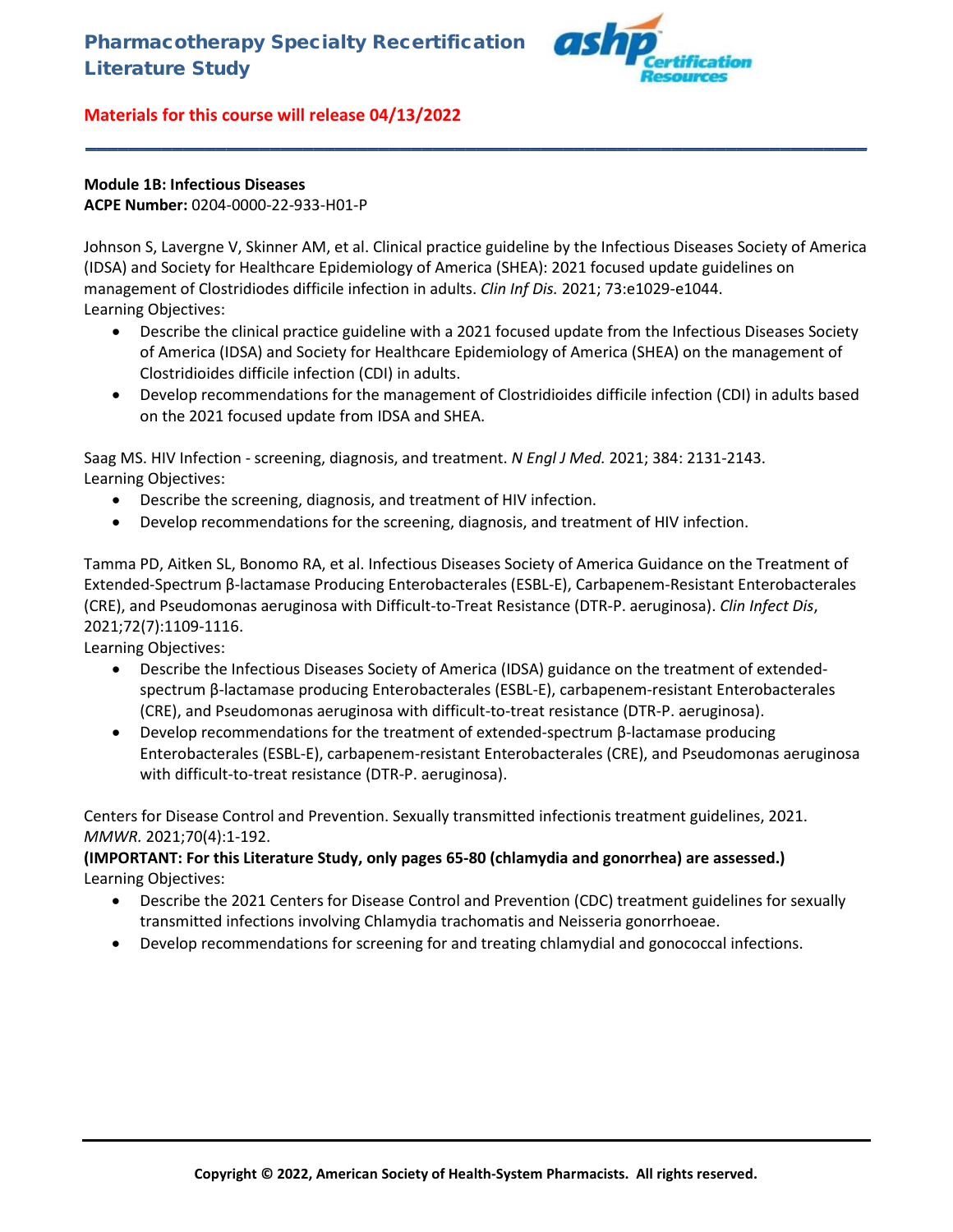

Bernard L, Arvieux C, Brunschweiler B et al. Antibiotic therapy for 6 or 12 weeks fo rprosthetic joint infection. N *Engl J Med.* 2021; 384:1991-2001.

**\_\_\_\_\_\_\_\_\_\_\_\_\_\_\_\_\_\_\_\_\_\_\_\_\_\_\_\_\_\_\_\_\_\_\_\_\_\_\_\_\_\_\_\_\_\_\_\_\_\_\_\_\_\_\_\_\_\_\_\_\_\_\_\_\_\_\_\_\_\_\_\_**

Learning Objectives:

- Describe the Duration of Antibiotic Treatment in Prosthetic Joint Infection (DATIPO) study by Bernard and colleagues.
- Develop recommendations for antibiotic therapy for patients with microbiologically confirmed prosthetic joint infections managed with standard surgical procedures.

Sutton JD, Steven VW, Chang NC et al. Oral β-lactam antibiotics vs fluoroquinolones or trimethoprimsulfamethoxazole for definitive treatment of Enterobacterales bacteremia from a urine source. *JAMA Netw Open.* 2020; 3(10):e2020166.

## **(IMPORTANT: Information contained in the Supplement is also assessed.)**

Learning Objectives:

- Describe the study by Sutton and colleagues comparing oral β-lactam antibiotics with a fluoroquinolone or trimethoprim-sulfamethoxazole for the treatment of Enterobacterales bacteremia with a suspected urinary source.
- Develop recommendations for the treatment of adults with Enterobacterales bacteremia with a suspected urinary source.

## **Module 1C: Pediatrics, Pain, and Neurology**

**ACPE Number:** 0204-0000-22-934-H01-P

Kelley-Quon LI, et al. Guidelines for opioid prescribing in children and adolescents after surgery: An expert panel opinion. *JAMA Surg*. 2021; 156: 76-90.

Learning Objectives:

- Describe the guidelines from Kelley-Quon and colleagues for opioid prescribing in children and adolescents after surgery.
- Develop recommendations for perioperative and postoperative opioid use in children and adolescents.

Brandow AM, Carroll CP, Creary S, Edwards-Elliott R, Glassberg J, Hurley RW, Kutlar A, Seisa M, Stinson J, Strouse JJ, Yusuf F, Zempsky W, Lang E. American Society of Hematology 2020 guidelines for sickle cell disease: management of acute and chronic pain. *Blood Adv.* (2020) 4 (12): 2656–2701. <https://doi.org/10.1182/bloodadvances.2020001851>

Learning Objectives:

- Describe the American Society of Hematology (ASH) 2020 guidelines for the management of acute and chronic pain in patients with sickle cell disease (SCD).
- Develop recommendations for managing acute and chronic pain in patients with sickle cell disease (SCD).
- Identify limitations to the current ASH guidelines and opportunities for future research.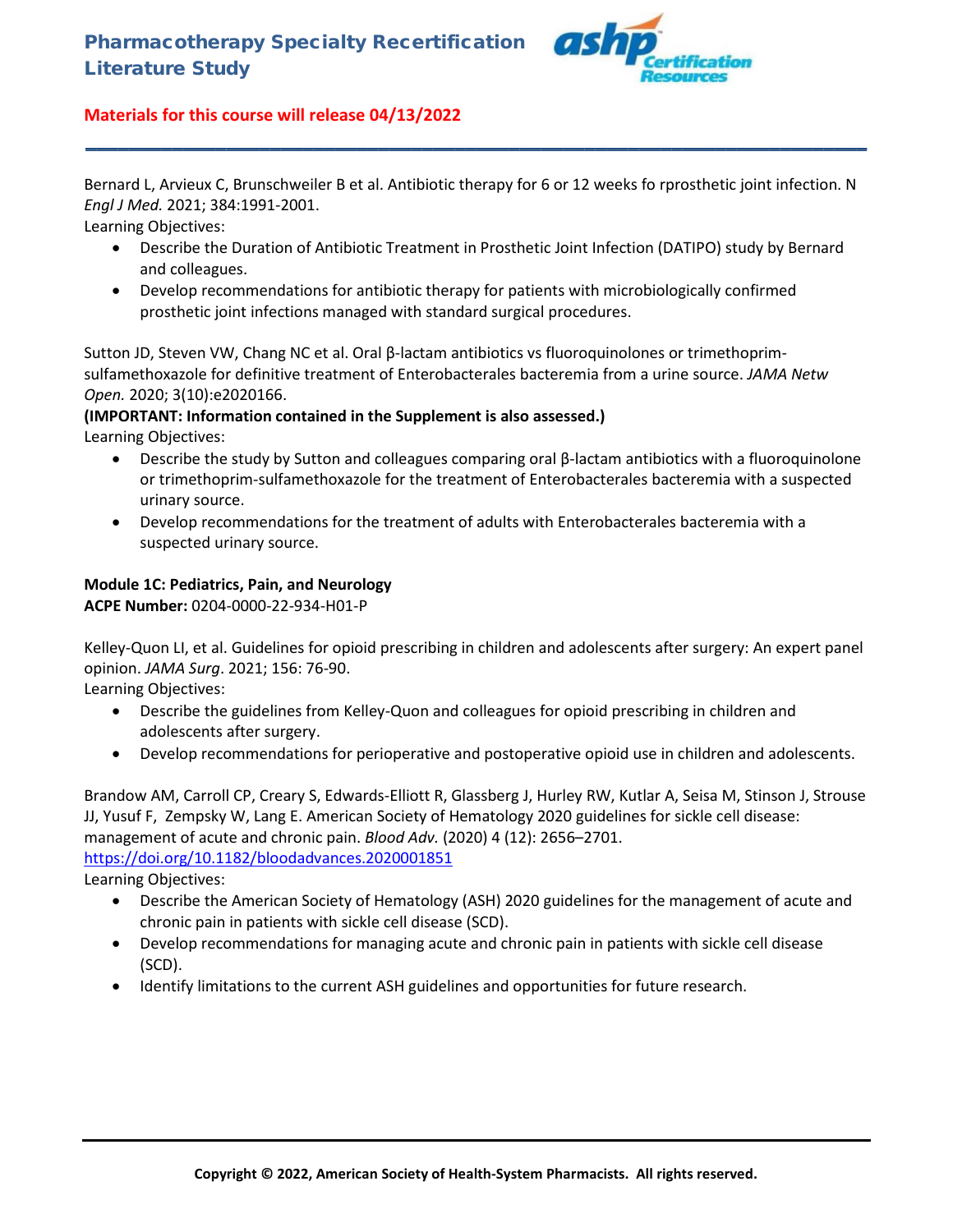

Kleindorfer DO, Towfighi A, Chaturvedi S, et al. 2021 guideline for the prevention of stroke in patients with stroke and transient ischemic attack: a guideline from the American Heart Association/American Stroke Association. *Stroke.* 2021; 52:e364-e467.

Learning Objectives:

• Describe the 2021 guideline from the American Heart Association (AHA) and American Stroke Association (ASA) for the secondary prevention of stroke in patients with stroke or transient ischemic attack (TIA).

**\_\_\_\_\_\_\_\_\_\_\_\_\_\_\_\_\_\_\_\_\_\_\_\_\_\_\_\_\_\_\_\_\_\_\_\_\_\_\_\_\_\_\_\_\_\_\_\_\_\_\_\_\_\_\_\_\_\_\_\_\_\_\_\_\_\_\_\_\_\_\_\_**

• Develop recommendations for the secondary prevention of stroke in patients with ischemic stroke or transient ischemic attack (TIA).

Herpich F, Rincon F. Management of Acute Ischemic Stroke. *Crit Care Med.* 2020; 48 (11): 1654-1663. Learning Objectives:

- Describe the management of acute ischemic stroke (AIS), including early detection, prehospital and emergency management, neuroimaging, revascularization, management in the intensive care unit (oxygen, ventilation, blood pressure, glucose, cerebral edema, fever), rehabilitation, nutrition, and secondary prevention through risk factor modification.
- Develop recommendations for the management of acute ischemic stroke.

Zhong CS, Beharry J, Salazar D, et al. Routine use of tenecteplase for thrombolysis in acute ischemic stroke. Stroke 2021; 52: 1087-1090.

Learning Objectives:

- Describe the study by Zhong and colleagues of tenecteplase for thrombolysis in patients with acute ischemic stroke.
- Develop recommendations for thrombolytic therapy in patients with acute ischemic stroke.

#### **Faculty**

Samuel L. Aitken, Pharm.D., M.P.H., BCIDP Clinical Pharmacy Specialist - Infectious Diseases The University of Texas MD Anderson Cancer Center Houston, Texas

Meagan Adamsick, Pharm.D., BCIDP Clinical Pharmacy Specialist Massachusetts General Hospital Boston, Massachusetts

Monique Bidell, Pharm.D., BCPS Infectious Diseases Clinical Pharmacist Massachusetts General Hospital Boston, Massachusetts

Dana R. Bowers, Pharm.D., BCIDP, BCPS (AQ-ID) Clinical Assistant Professor Washington State University College of Pharmacy and Pharmaceutical Sciences Yakima, Washington

Christopher Carter, Pharm.D., BCCCP, FCCM Clinical Manager - Pharmacy Services SSM Health St. Clare Hospital – Fenton Fenton, Missouri

Brooklyn Cobb, Pharm.D., BCPS Clinical Pharmacy Specialist, Ambulatory Care Memorial Hermann Southwest Hospital Houston, Texas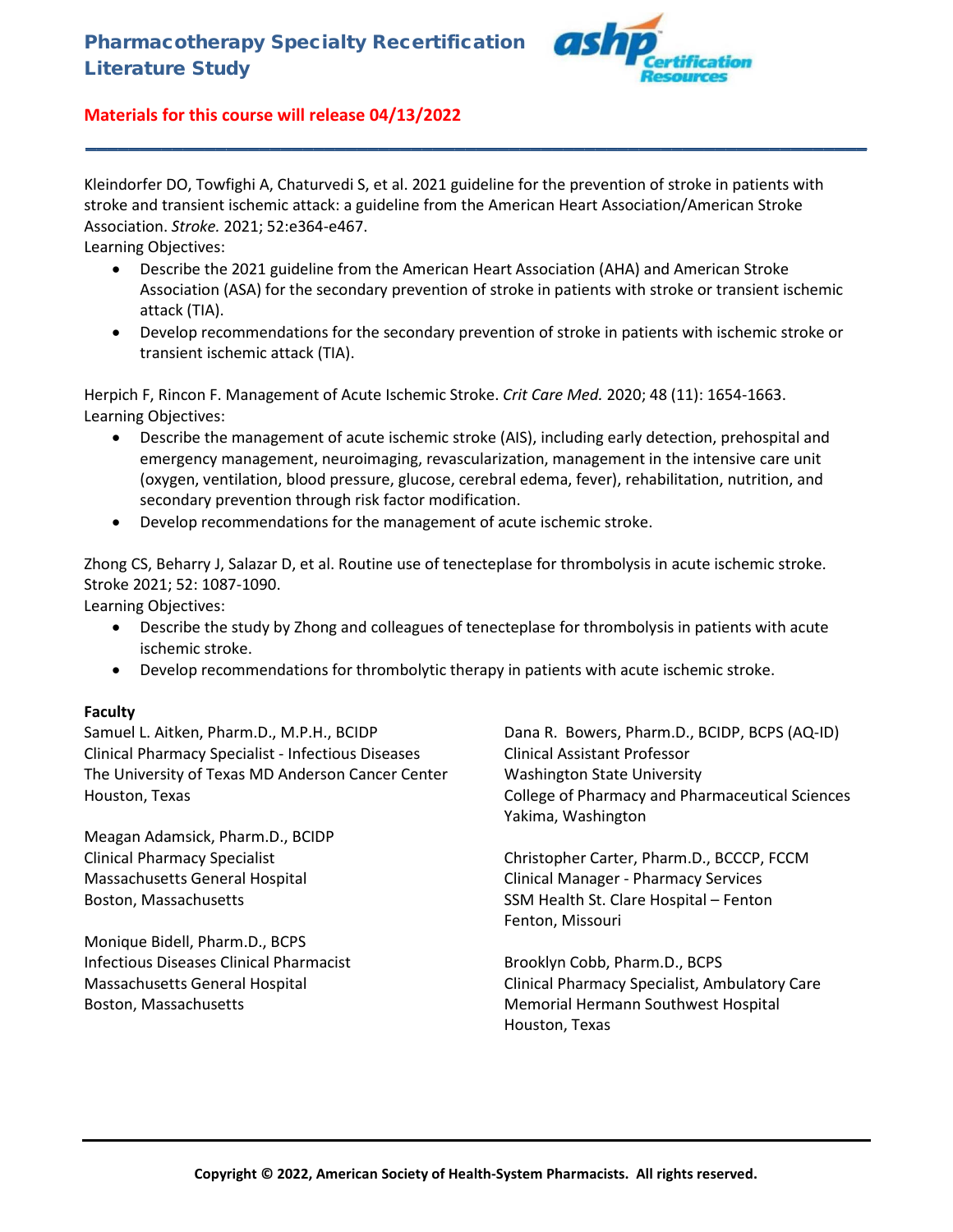# Pharmacotherapy Specialty Recertification Literature Study



## **Materials for this course will release 04/13/2022**

Brian Dee, Pharm.D., BCCCP, BCNSP, FCCM Clinical Pharmacy Specialist - Critical Care/Nutrition Support The University of Texas MD Anderson Cancer Center Houston, Texas

Julie Harting, Pharm.D., BCIDP Associate Professor / Clinical Pharmacist Specialist, Infectious Disease Sullivan University College of Pharmacy and Health Sciences / University of Louisville Hospital Louisville, Kentucky

Lauren Igneri, Pharm.D., BCPS, BCCCP Clinical Pharmacy Specialist, Critical Care Cooper University HealthCare Camden, New Jersey

Bryan Lizza, Pharm.D., M.S., BCCCP Clinical Specialist - Medicine Critical Care Barnes Jewish Hospital St Louis, Missouri

#### **Content Matter Experts**

Christopher Betz, Pharm.D., BCPS, FASHP, FKSHP Professor, Department of Clinical and Administrative Sciences Sullivan University College of Pharmacy Cardiology Clinical Pharmacy Specialist Jewish Hospital Rudd Heart and Lung Center Louisville, Kentucky

Snehal Bhatt, Pharm.D., BCPS Associate Professor of Pharmacy Practice Massachusetts College of Pharmacy and Health Science Clinical Pharmacist Beth Israel Deaconess Medical Center Boston, Massachusetts

Lindsay McCann, Pharm.D., BCCCP Critical Care Clinical Pharmacy Specialist Bryn Mawr Hospital Bryn Mawr, Pennsylvania

**\_\_\_\_\_\_\_\_\_\_\_\_\_\_\_\_\_\_\_\_\_\_\_\_\_\_\_\_\_\_\_\_\_\_\_\_\_\_\_\_\_\_\_\_\_\_\_\_\_\_\_\_\_\_\_\_\_\_\_\_\_\_\_\_\_\_\_\_\_\_\_\_**

Lane Nguyen, Pharm.D., BCPPS Clinical Pharmacy Specialist Pediatric Critical Care Medicine Memorial Sloan Kettering Cancer Center New York, New York

Neha Sheth Pandit, Pharm.D., BCPS, AAHIVP Associate Professor University of Maryland School of Pharmacy Baltimore, Maryland

Ashley Sabus, Pharm.D., BCOP Clinical Pharmacy Specialist - Pediatric Oncology/Bone Marrow Transplant Texas Children's Hospital Houston, Texas

Rachel Swope, Pharm.D., BCCCP Clinical Pharmacy Manager Norton Healthcare Louisville, Kentucky

Angela Bingham, Pharm.D., BCPS, BCNSP, BCCCP, FASPEN, FCCP Interim Vice Chair and Associate Professor of Clinical Pharmacy, PGY2 Critical Care Pharmacy Residency Program Director, Residency Programs Coordinator Philadelphia College of Pharmacy, University of the Sciences Philadelphia, Pennsylvania Critical Care Clinical Pharmacy Specialist Cooper University Hospital Camden, New Jersey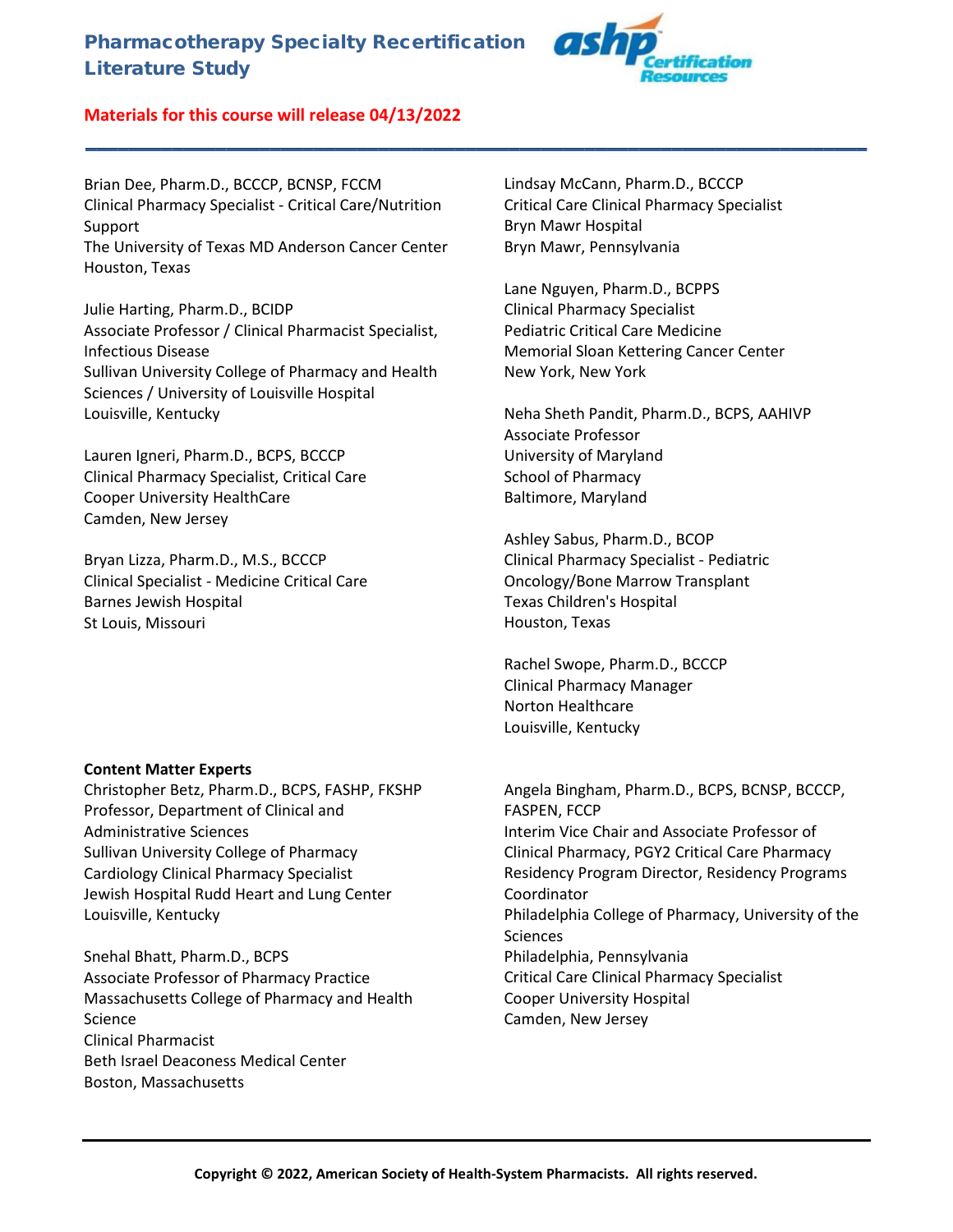# Pharmacotherapy Specialty Recertification Literature Study

**\_\_\_\_\_\_\_\_\_\_\_\_\_\_\_\_\_\_\_\_\_\_\_\_\_\_\_\_\_\_\_\_\_\_\_\_\_\_\_\_\_\_\_\_\_\_\_\_\_\_\_\_\_\_\_\_\_\_\_\_\_\_\_\_\_\_\_\_\_\_\_\_**



## **Materials for this course will release 04/13/2022**

Kevin W. Garey, Pharm.D., M.S., FASHP, FIDSA Professor and Chair University of Houston Houston, Texas

Mary M. Hess, Pharm.D., FASHP, FCCM, FCCP, **BCCCP** Associate Dean Professor, Pharmacy Practice Jefferson College of Pharmacy Philadelphia, Pennsylvania

Jason J. Schafer, Pharm.D., M.P.H., BCPS, BCIDP, AAHIVP, FASHP Professor and Vice Chair, Department of Pharmacy Practice Jefferson College of Pharmacy Thomas Jefferson University Philadelphia, Pennsylvania

#### **Reviewers**

Susan R. Dombrowski, M.S., R.Ph. Anna M. Wodlinger-Jackson, Pharm.D., BCPS

#### **Field Testers**

Jennifer Adema, Pharm.D., MBA, BCPS Dawn Anderson, Pharm.D., MBA, BCPS Angela Antoniello, Pharm.D., BCPS John Austin, Pharm.D., BCPS, BCCCP Carrie Baker, Pharm.D., MBA, BCPS Mary Grace Bouldin, Pharm.D., BCPS Quintin Broussard, Pharm.D., BCPS, BCCCP, BCNSP Jennifer Catlin, Pharm.D, BCPS, BCCCP Sara Davis, Pharm.D., BCPS Shannon Eidsness, Pharm.D., BCPS Michelle Fang, Pharm.D., BCPS Stefanie Forman, Pharm.D., BCPS, BCCCP Lauren Giblin, Pharm.D., BCPS Carmen Gust, Pharm.D., BCPS Julie Haase, Pharm.D., BCPS, BCCCP Brianne Hansen, Pharm.D., BCPS, BCCCP Kiah Hicks, Pharm.D., BCPS Laura Hicks, R.Ph., BCPS Diem Ho, Pharm.D., BCPS

Douglas Slain, Pharm.D., BCPS, AQ-ID Professor & Infectious Diseases Clinical Specialist West Virginia University Morgantown, West Virginia

Kayla R. Stover, Pharm.D., BCPS, BCIDP, FCCP, FIDSA Associate Professor University of Mississippi School of Pharmacy Madison, Mississippi

Paul M. Szumita, Pharm.D., BCCCP, BCPS, FASHP, FCCM Director of Clinical Pharmacy Brigham & Women's Hospital Boston, Massachusetts

Evan Zasowski, Pharm.D., M.P.H., BCPS, BCIDP Assistant Professor, Department of Clinical Sciences Touro University California College of Pharmacy Vallejo, California

Raquel Jones, Pharm.D., BCPS Jacky Lee, Pharm.D., BCPS, BCCCP Isaiah Liebel, Pharm.D., BCPS Kimberley Limouze, Pharm.D., BCPS, BCCCP Melanie Madorsky, Pharm.D., BCPS, BCCP, BCCCP Claudia Martin Diaz, Pharm.D., BCPS, BCOP Kathryn McCanna, Pharm.D., BCPS Sarah Miller, Pharm.D., BCPS Oussayma Moukhachen, Pharm.D., BCPS, BCCCP Madeline Ott, Pharm.D., BCPS Kalindi Patel, Pharm.D.,BCPS Cara Phillips, Pharm.D., BCPS, BCCCP Rebecca Powell, Pharm.D., BCPS Kaitlin Pruskowski, Pharm.D., BCPS, BCCCP, FCCM Hugh Quinn, Pharm.D., BCPS Katy Rolfes, Pharm.D., BCPS, BCCCP Nahirony Sanchez, Pharm.D., BCPS, BCGP Nicholas Scarpino, Pharm.D., BCPS Bridger Singer, Pharm.D., BCPS, BCCCP